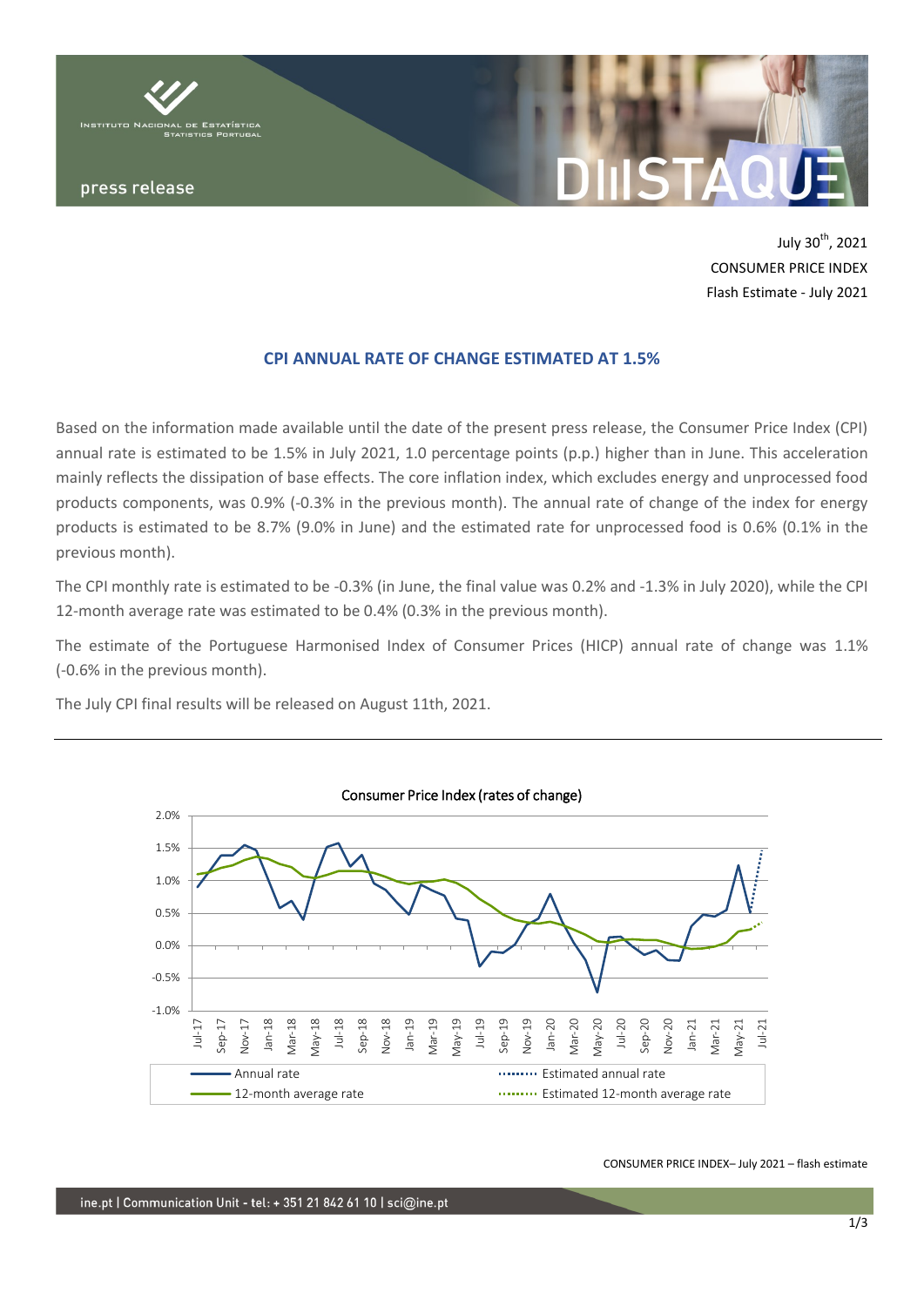

press release

# STAQI a,

| <b>Special Aggregates</b>               | Monthly rate $(%)^1$ |                 | Annual rate $(\%)^1$ |               | 12-month average<br>rate $(\%)^1$ |                |
|-----------------------------------------|----------------------|-----------------|----------------------|---------------|-----------------------------------|----------------|
|                                         | $Jun-21$             | $Jul-21$<br>(e) | $Jun-21$             | Jul-21<br>(e) | $Jun-21$                          | $ Jul-21 (e) $ |
| <b>CPI</b>                              |                      |                 |                      |               |                                   |                |
| Total                                   | 0.15                 | $-0.34$         | 0.51                 | 1.47          | 0.25                              | 0.36           |
| All items excluding housing             | 0.15                 | $-0.37$         | 0.44                 | 1.45          | 0.18                              | 0.29           |
| All items excl. unproc. food and energy | $-0.05$              | $-0.56$         | $-0.25$              | 0.85          | 0.10                              | 0.16           |
| Unprocessed food                        | 0.84                 | $-0.10$         | 0.13                 | 0.57          | 2.25                              | 1.90           |
| Energy                                  | 1.12                 | 1.42            | 8.95                 | 8.69          | $-1.10$                           | 0.05           |
| <b>HICP</b>                             |                      |                 |                      |               |                                   |                |
| Total                                   | 0.2                  | $-0.3$          | $-0.6$               | 1.1           | $-0.2$                            | $-0.1$         |

(e) estimated values.

 $^1$ Rounded values to two and one decimals. For more information see the final notes.

CONSUMER PRICE INDEX– July 2021 – flash estimate